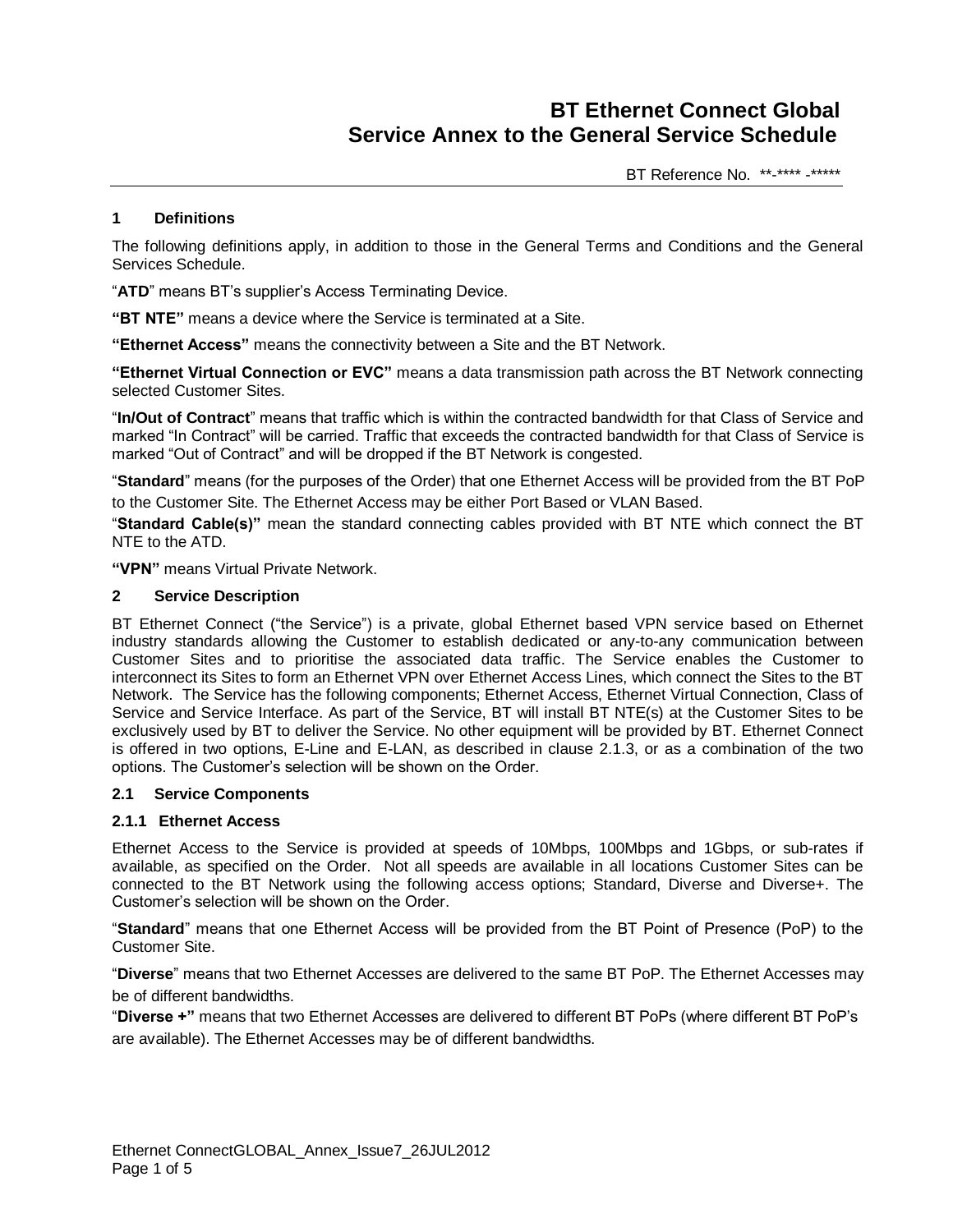BT Reference No. \*\*-\*\*\*\* -\*\*\*\*\*

## **2.1.2 Service Interface**

The Service Interface is the point where the Ethernet Access is connected to the BT Network. The Service Interface is provided at speeds of 10Mbps, 100Mbps and 1Gbps The Ethernet Access speed used may not exceed the Service Interface speed. The Customer may order only one of the following two types of Service Interface configurations at each Site.

- a) "VLAN Based" in which multiple EVCs can route over the Service Interface. The EVCs are separated logically by VLAN tags in accordance with IEEE 802.1q, as specified in the IEEE 802.1q definition. The Customer Equipment must be capable of supporting this feature. The Customer can choose the VLAN identities (VLAN IDs) for each EVC or can request that these be allocated by BT. The total of the EVC bandwidth at a Site cannot exceed the Service Interface speed at that Site.
- b) "Port Based" in which only a single EVC can route over the Service Interface. This configuration does not require the Customer Equipment to provide VLAN tags.

### **2.1.3 Ethernet Virtual Connection**

The following Service configuration options are available:-

a) E-Line

This allows the Service to be used to provide as Ethernet Private Line (EPL - single point to point connection) or an Ethernet Virtual Private Line (EVPL - hub and spoke arrangement) between Customer Sites.

b) E-LAN

This allows the Service to be used to provide any-to any connectivity between Customer sites. EVCs connecting to an E-LAN must all be VLAN-Based or Port-Based only; there cannot be any mixing of VLAN-Based and Port based configurations.

The frame size of the Maximum Transmission Unit ("MTU") depends on the selected configuration, the network domain(s) of the Service and access supplier limitations. The actual data throughput depends on the MTU and the customer's own services attached to the underlying Ethernet Protocol.

### **2.1.4 Class of Service (Class or CoS)**

Class of Service (CoS) is a means of providing differentiated service across a network which allows the Customer to prioritise its traffic across the Service. CoS is available on E-Line and E-LAN Services.

Five (5) types of CoS are available:

### **High Class**

This CoS is for time-critical data traffic. The Customer must specify the amount of High Class traffic ("contract rate") required. There is no bursting capability for High Class traffic and any traffic above the contract rate will be dropped. .

### **Medium Class (In-Contract)**

This Cos is used for business critical data traffic. The Customer must specify the amount of Medium Class traffic ("In-Contract") bandwidth within an EVC. All this "In-Contract" bandwidth traffic will be carried.

### **Medium Class (Out-of-Contract)**

This CoS is used for business critical data traffic. Traffic which has burst above the Medium Class In-Contract bandwidth will be marked as Out of Contract traffic. Out-of-contract traffic may be dropped if congestion occurs in the BT Network.

### **Low Class (In- Contract)**

Ethernet ConnectGLOBAL\_Annex\_Issue7\_26JUL2012 Page 2 of 5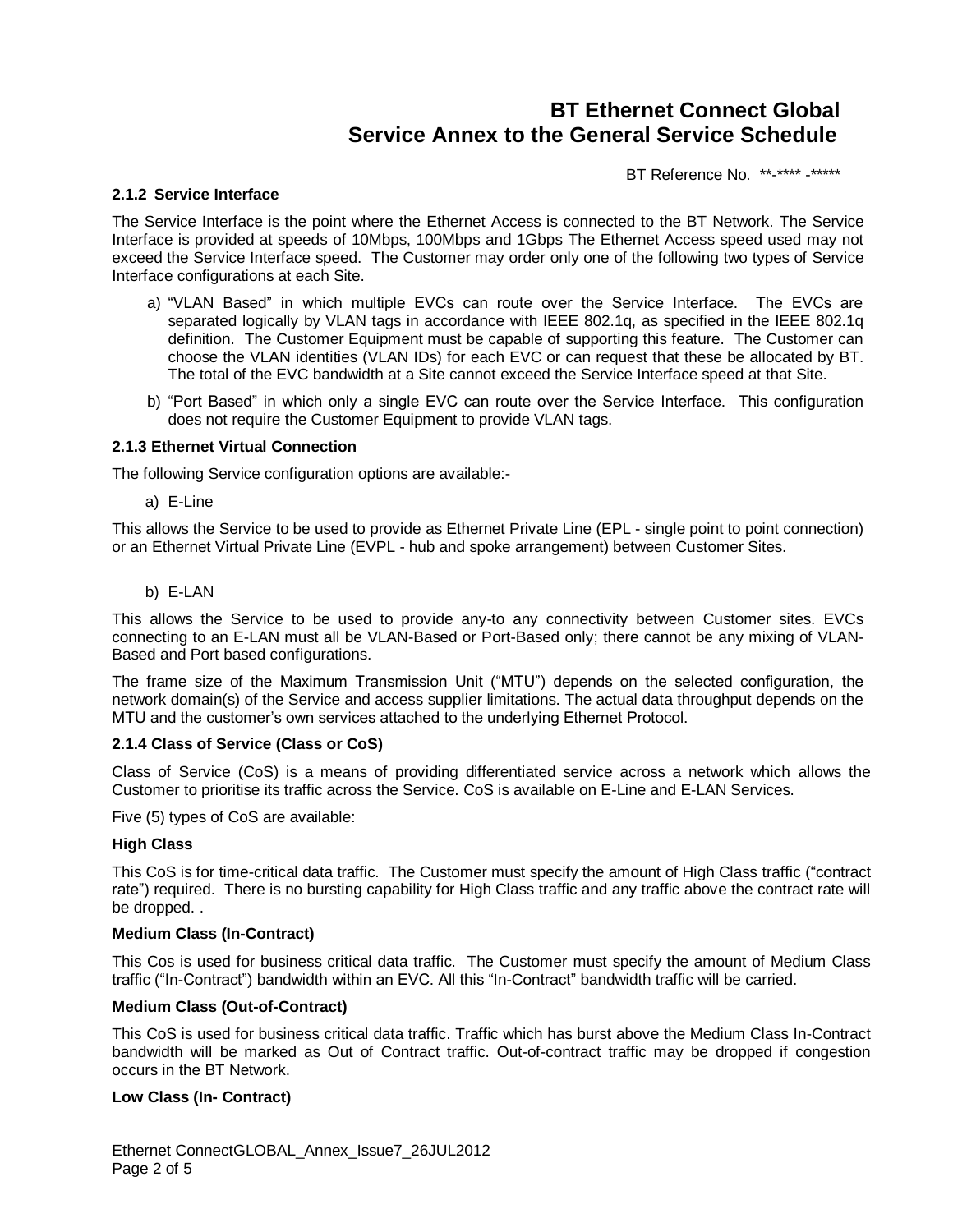# BT Reference No. \*\*-\*\*\*\* -\*\*\*\*\*

This CoS is used for standard business data traffic. The Customer must specify the amount of Low Class traffic ("In-Contract") bandwidth within an EVC. All this In-Contract bandwidth traffic will be carried.

# **Low Class ((Out-of-Contract)**

This CoS is used for standard business data traffic. Traffic which has burst above the Low Class In-Contract bandwidth will be marked as Out-of-Contract traffic. Out of contract traffic may be dropped if congestion occurs in the BT Network. The Customer must mark its traffic using the Ethernet Priority bit (P-bit) using IEEE (802.1p Standard) prior to sending the traffic into the BT Network. The BT Network will then put the traffic into the selected CoS. Any traffic not identified as part of a CoS will be marked Low Class (Out-of-Contract).

The Customer must specify the CoS bandwidth required at the time of Order.

The access line and the Service Interface must have greater bandwidth than the total contracted Service bandwidth.

## **2.1.5 Performance Reports**

Standard Performance Reports and Near Real Time Reports are available upon on request and are included in the Charges.

Site to Site Reports are available at an additional Charge as specified on the Order.

## **2.1.6 Proactive Incident Management**

The Service is continuously monitored in real time. BT will perform initial diagnostics and commence action on any incidents within fifteen (15) minutes of BT registering the incident.

## **3 Service Delivery**

On the Order for any Site, the Customer may request a delivery date (the "Customer Requested Date" or "CRD"). After the Customer has signed the Order BT will provide an Indicative Delivery Date and (where applicable) BT will then conduct a Site survey. Subject to there being no issues arising from the Site survey and subject to BT receiving appropriate confirmation from its suppliers, BT will provide a Customer Commit Date ("CCD"), which is the date on which BT agrees to deliver the Service. Notwithstanding Clause 5.2 of the General Service Schedule, if the Customer delays Service delivery, the Customer agrees that it shall pay (i) BT's invoice for Charges which would have become due on the last CCD agreed in writing by BT and (ii) BT's invoices for recurring Charges, which are due monthly in advance. In these circumstances the Service Levels on Service delivery after the CCD as set out in paragraph 7.1.2 of the General Service Schedule shall not apply.

The Operational Service Date occurs on successful completion of the BT Service turn up tests which are compliant with IETF RFC 2544.

# **4 BT Service Management Boundary ("SMB")**

The SMB is the physical Ethernet interface on the Customer side of the BT NTE of the associated Ethernet Access. This includes provisioning, maintenance and management of all elements up to this SMB.

If the Service is physically extended as set out in section 5.1.5 or 5.1.6 below, any interruptions in Service will not be treated as a Qualifying Incident for the purposes of section 7 of the General Service Schedule, nor will BT be liable for any Service impairment caused by the physical extension.

# **5 The Customer's Responsibilities**

- 5.1.1 The Customer is responsible for managing the configuration of its Customer Equipment at its Site(s).
- 5.1.2 If the Customer allocates its VLAN ID(s), it must provide the VLAN ID(s) at the time of placing the Order and must inform BT before any changes to the VLAN ID(s) are made at any time. Failure to do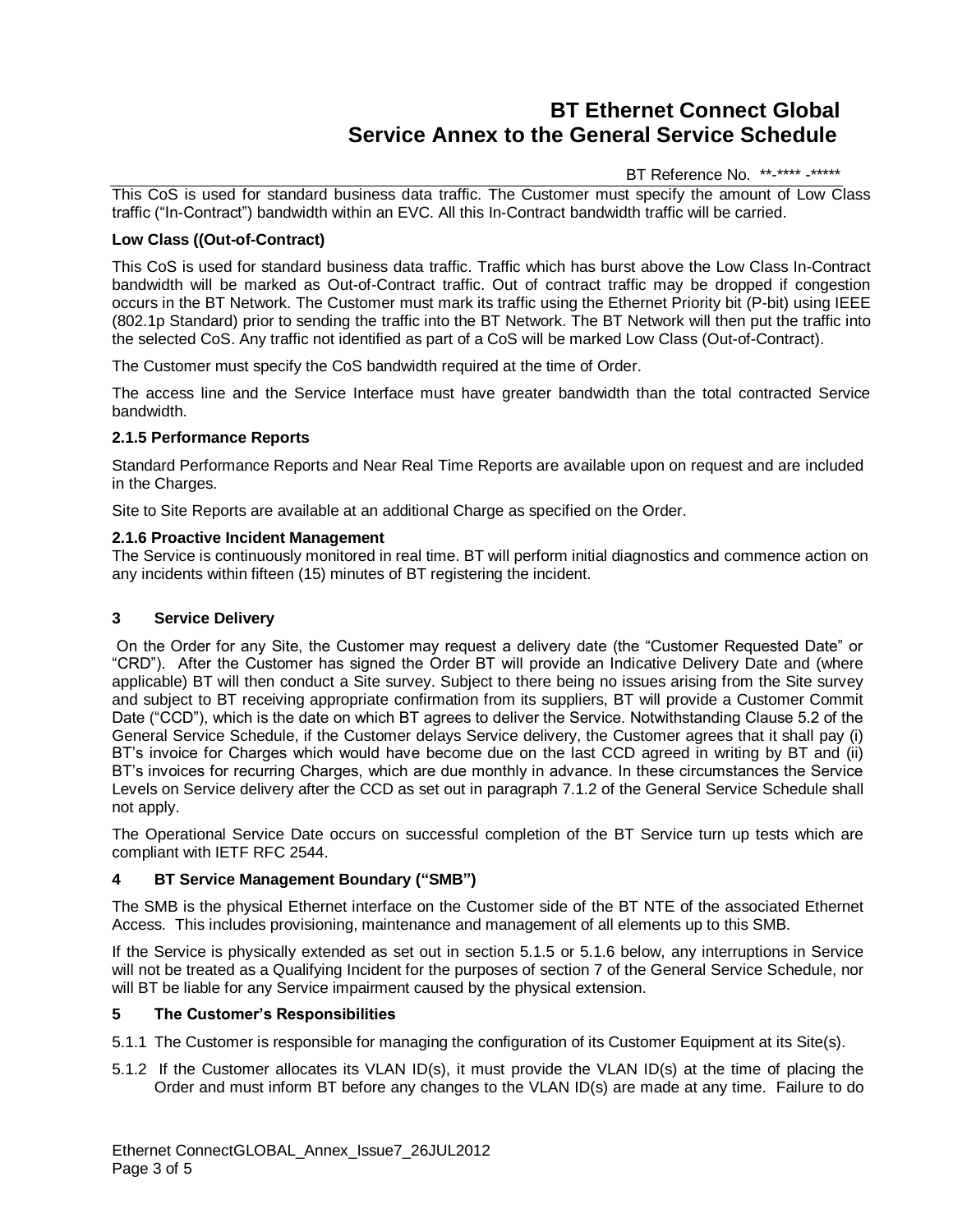## BT Reference No. \*\*-\*\*\*\* -\*\*\*\*\*

so will result in a loss of Service and the Customer agrees that section 7 Service Levels in the MSA General Service Schedule shall not apply.

- 5.1.3 The Customer will provide the appropriate electrical power supplies (AC or DC supply) to support the Ethernet Access equipment, the BT NTE and any other equipment required to support the Service.
- 5.1.4 The Customer is responsible for the cable connecting the BT NTE to the Customer Equipment.
- 5.1.5 The Customer must provide adequate space at its Site to install the BT NTE and the ATD. The space for the BT NTE must be within reach of the ATD. Standard Cable lengths provided by BT are 3 metres for optical cable and 10 metres for electrical cable. If the Standard Cables are not long enough to connect the BT NTE to the ATD, the Customer is responsible for providing appropriate cabling to connect the BT NTE to the ATD. The Customer must advise BT if the distance between the BT NTE and the ATD exceeds the distance supported by the standard Access Interface; in these circumstances the Customer must order the Access Interface as specified by BT
- 5.1.6 Where the Service is delivered to a third party host site, the Customer is responsible for arranging the extension of the connectivity of the Ethernet Access from the third party room to the Customer Equipment location in the Site where the BT NTE is installed.
- 5.1.7 Where the Service is delivered as Diverse or Diverse+, the Customer is responsible for any reconfiguration required to enable data traffic to be re-routed in the event of failure of either of the two Ethernet Accesses.

## **6 Charges and Payment Terms**

The Charges for the Service will comprise of some or all of the following components, depending on the option selected on the Order:

| <b>Service</b><br><b>Component</b>           | One-time<br>Charge     | Recurring<br>Charge | <b>Notes</b>                                                                      |
|----------------------------------------------|------------------------|---------------------|-----------------------------------------------------------------------------------|
| <b>Ethernet Access</b>                       | Install/<br>De-install | Monthly<br>Charge   | Charges vary by speed and location                                                |
| Service<br>Interface (Port)                  | Not Applicable         | Monthly<br>Charge   | Charges vary by speed and location                                                |
| <b>EVC</b>                                   | Install/<br>De-install | Monthly<br>Charge   | Charges vary by bandwidth speed, location<br>and Class of Servcie (if applicable) |
| Performance<br>Reports<br>Standard           | Not Applicable         | Not Applicable      | Available upon request via GS Portal                                              |
| Performance<br>Reports<br>Near Real Time     | Not Applicable         | Not Applicable      | Available upon request via GS Portal<br>In-Tariff                                 |
| Site<br>Site<br>to<br>Performance<br>Reports | Install/<br>De-install | Monthly<br>Charge   | Specify on Order; available on request per<br>EVC basis on E-Line option only.    |